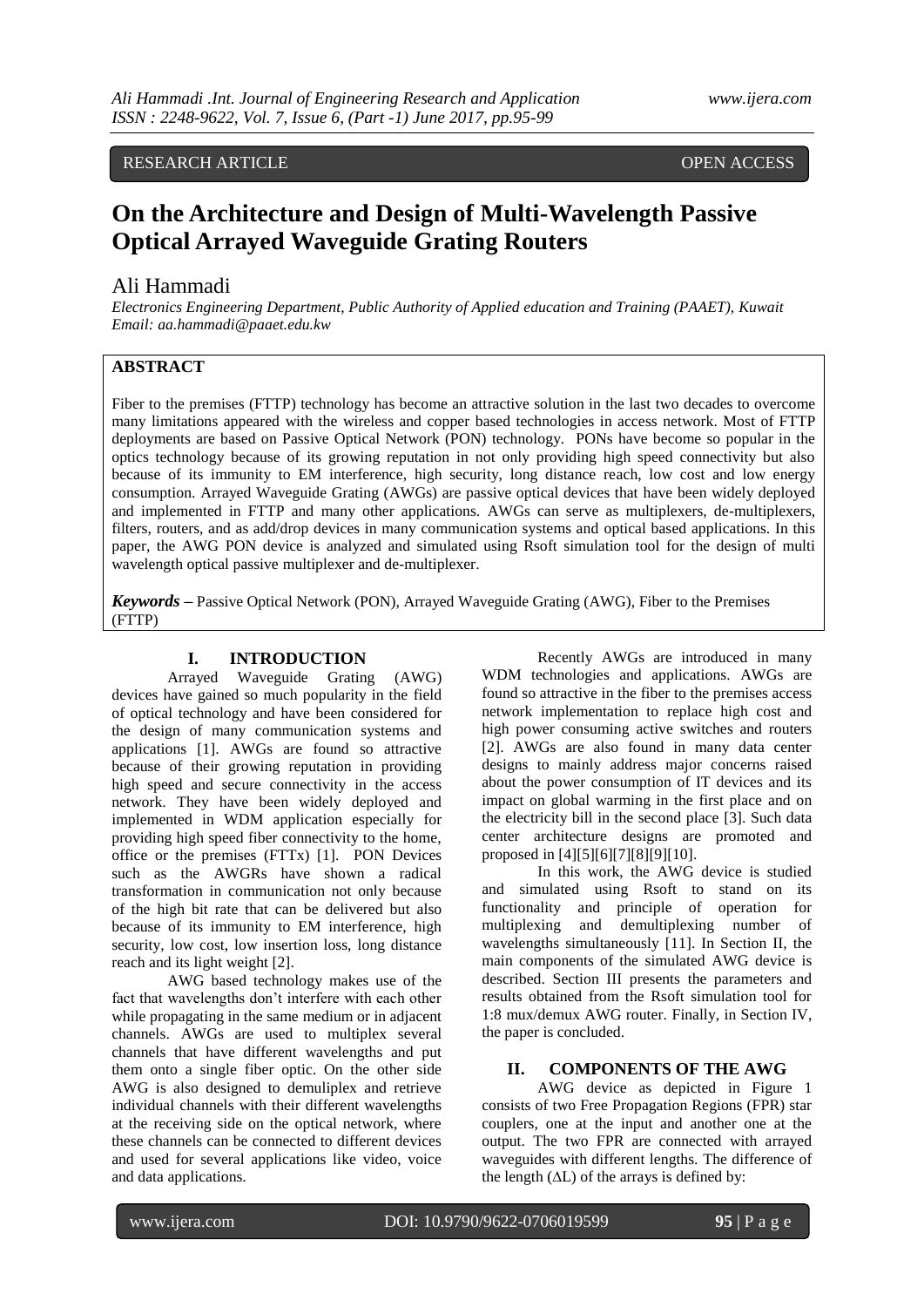$$
\Delta L = \frac{m\lambda}{n} \tag{1}
$$

Where m is the order of the array, n is the index of refraction, and  $\lambda$  is the center operation wavelength.

Input and output ports are ports connecting the first and second FPRs respectively. In the modeled device shown in Figure 1, one input and eight outputs are set for the full arrayed waveguide. Figure 2 and Figure 3 present the input and the output star couplers respectively.

# **III. PARAMETERS AND RESULTS**

The parameters used for the design as recommended by the Rsoft tutorial manual [11] are defined in Table. I.

**Table I.** WDM AWG Layout

| Number of arrayed waveguides | 40       |
|------------------------------|----------|
| Center operating wavelength  | $1.5\mu$ |
| Arrays index of refraction   | 1.45     |
| Number of input ports        |          |
| Number of output ports       |          |
| Wavelength channels          |          |
| Channel spacing              | 0.0016   |



**Fig.1:** Schematic for the simulated AWG layout



**Fig.2:** Input star coupler



Figure 4 shows a snapshot from the Rsoft simulation tool for the parameters set as in Table.1 for the design of 1:8 mux/demux AWG router. Figure 5 shows the eigth wavelengths multiplexed at an input port 1, centered at wavelength 1550 nm with channel spacing equal to 0.0016. while Figure 6 depicts the demutiplexed channels received at the 8 inputs when the AWG acts as a demiltiplexer. All results are verified with the results described in the Rsoft tutorial manual given in [11].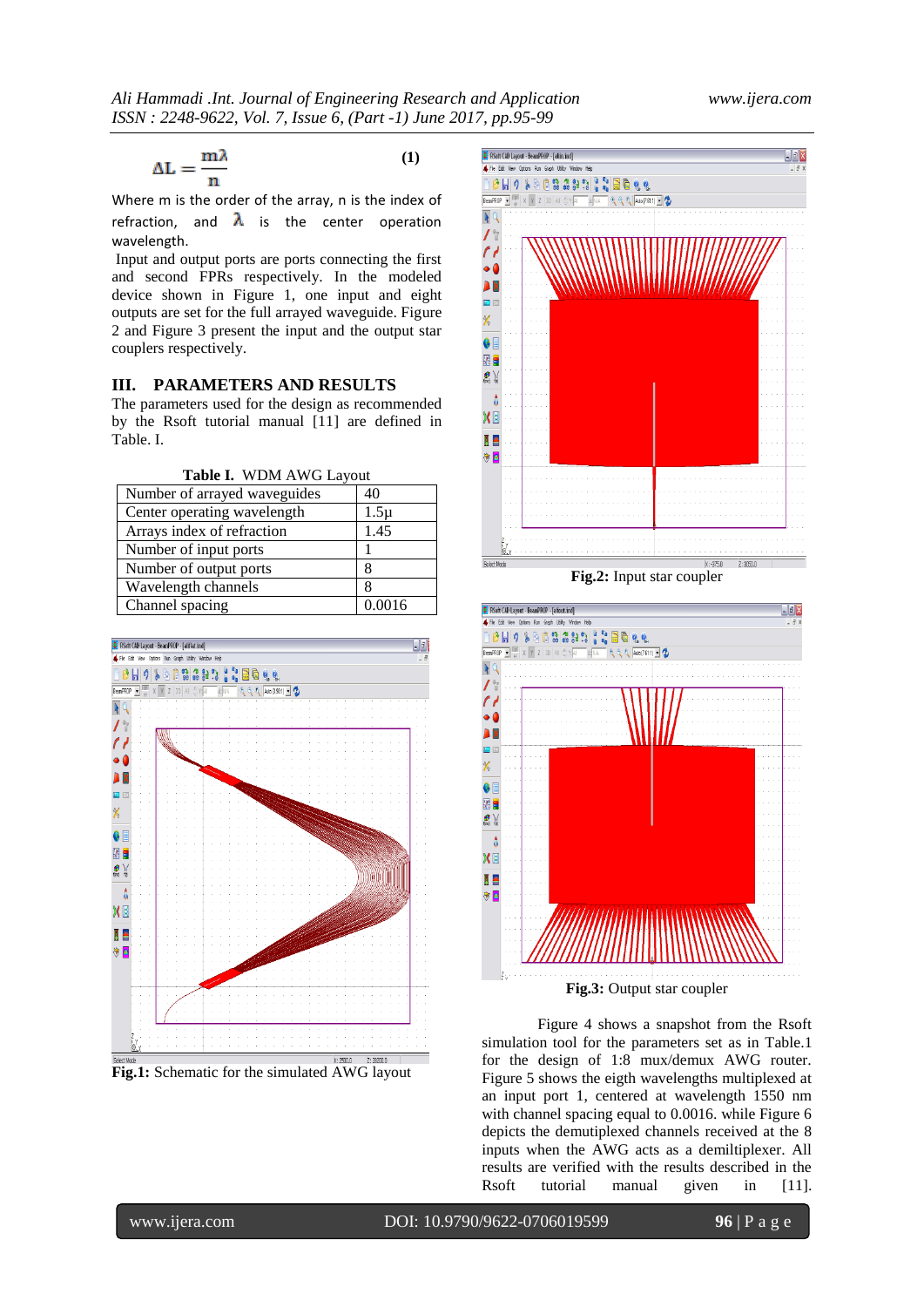|                                                                                                                | $  \mathbf{m}  \times$<br>RSoft CAD Layout - BeamPROP - [aliout.ind]<br>Edit View Options Run Graph Utility Window Help                                                                                                                                                                                                                                                                                                                                                                                                                                                                                                                         |  |
|----------------------------------------------------------------------------------------------------------------|-------------------------------------------------------------------------------------------------------------------------------------------------------------------------------------------------------------------------------------------------------------------------------------------------------------------------------------------------------------------------------------------------------------------------------------------------------------------------------------------------------------------------------------------------------------------------------------------------------------------------------------------------|--|
| BeamPROP                                                                                                       | $\frac{1}{2}$ $\frac{1}{2}$<br><b>28 S2</b><br>$\ddot{\bullet}$<br><b>않</b><br>$\bullet$<br>lia <sub>1</sub><br>မ, မ,<br>$\mathbb{R} \odot \mathbb{R}$ $\mathbb{R}$ $\mathbb{Z}$ $\mathbb{Z}$ $\mathbb{Z}$ $\mathbb{Z}$ $\mathbb{Z}$ $\mathbb{Z}$ $\mathbb{Z}$<br>$13D$ $Al$ $\rightarrow$ $Y:$ $\overline{AI}$<br>$\checkmark$<br>A: N/A<br>$\Box$ Properties for Segment #46                                                                                                                                                                                                                                                                  |  |
| ЪC                                                                                                             | 3D Structure Type:<br>N/A<br>Index Taper: None<br>Materials<br>Index Profile Type:<br>Width Taper: None<br>Default (Step)<br>$\check{\phantom{a}}$<br>OK.<br>Symbols<br>Lavers<br>Combine Mode:<br>Height Taper: None<br>Default [Merge] -<br>٠<br>$\vee$ Pos Tanaring<br>Merge Pripritus<br>sel.<br>$\overline{\mathbf{x}}$<br><b>Symbol Table Editor</b><br>Display C                                                                                                                                                                                                                                                                         |  |
| <b>EBB</b><br>$\mathscr{L}$<br>$\mathbb{R}$<br>)<br>16<br>$f_{\text{D}(\text{V2})}$<br>۵<br>罔<br>$\mathcal{D}$ | Seg Orier<br>Current Value:<br>Expression:<br>Name:<br>1.55<br>Lambda0<br>1.55<br>Starting<br>Do<br>$-18.5$<br>Accept Symbol<br>5 <sub>c</sub><br>Dz<br>n.<br>llart<br>GratingOrder<br>Lambda0<br>round(Lambda0/(Nchan*DL)<br>Reject Symbol<br>1.55<br>  ⊽<br>Lextra<br>2*Lit<br>Li.<br>$Wit/2$ )*tan(zAo8)+1<br>Lim<br>New Symbol<br>Lin<br>100<br>500<br>Lit<br>Delete Symbol<br>2∗Lot<br>Lo<br>$\times$<br>$Wot/2$ )*tan(zAa40)+1<br>Lom<br>Lot<br>500<br>$-141.85$<br>OK.<br>Lout<br>Lin<br>$Ri+Dz$<br><b>Befere</b><br>Lsep<br>$(F + F -) - (S - 1 + S - 1) - T -$<br>Tetan<br>Cancel<br>Type:<br>$ $ et $-$<br>$\epsilon$ 1<br><b>ALL</b> |  |
| в<br>$\bullet$<br>25<br>$\otimes$ $\times$<br>$C =$ lant Monda $AB = AB$                                       | Angle V<br>-((Ro+Lot)*cos(zA<br>$-[zAa14]$<br>$-2Aa14$<br>$ ($ Ro+Lo $)$<br>m<br>Relative To:<br>Relative To:<br>Relative To:<br>Relative To:<br>Belative To:<br>Belative To:<br>Component: 2<br>Component: 2<br>Component: 46<br>Component: 2<br>Component: 0<br>Component: 0<br>Vertex: Start $\blacktriangleright$<br>Vertex: $\left \text{Start} \right $<br>Vertex: Start<br>Vertex: $\left \text{Start}\right $ $\leftarrow$<br>Vertex: Start $\vert \mathbf{v} \vert$<br>Vertex:<br>$S$ tart $\rightarrow$<br>7777777777777711111111111111<br>$x - 1550$<br><b>2. 2750.0</b>                                                             |  |

**Fig.4:** Simulation input parameters



**Fig.5:** Multiplexed wavelengths at one input port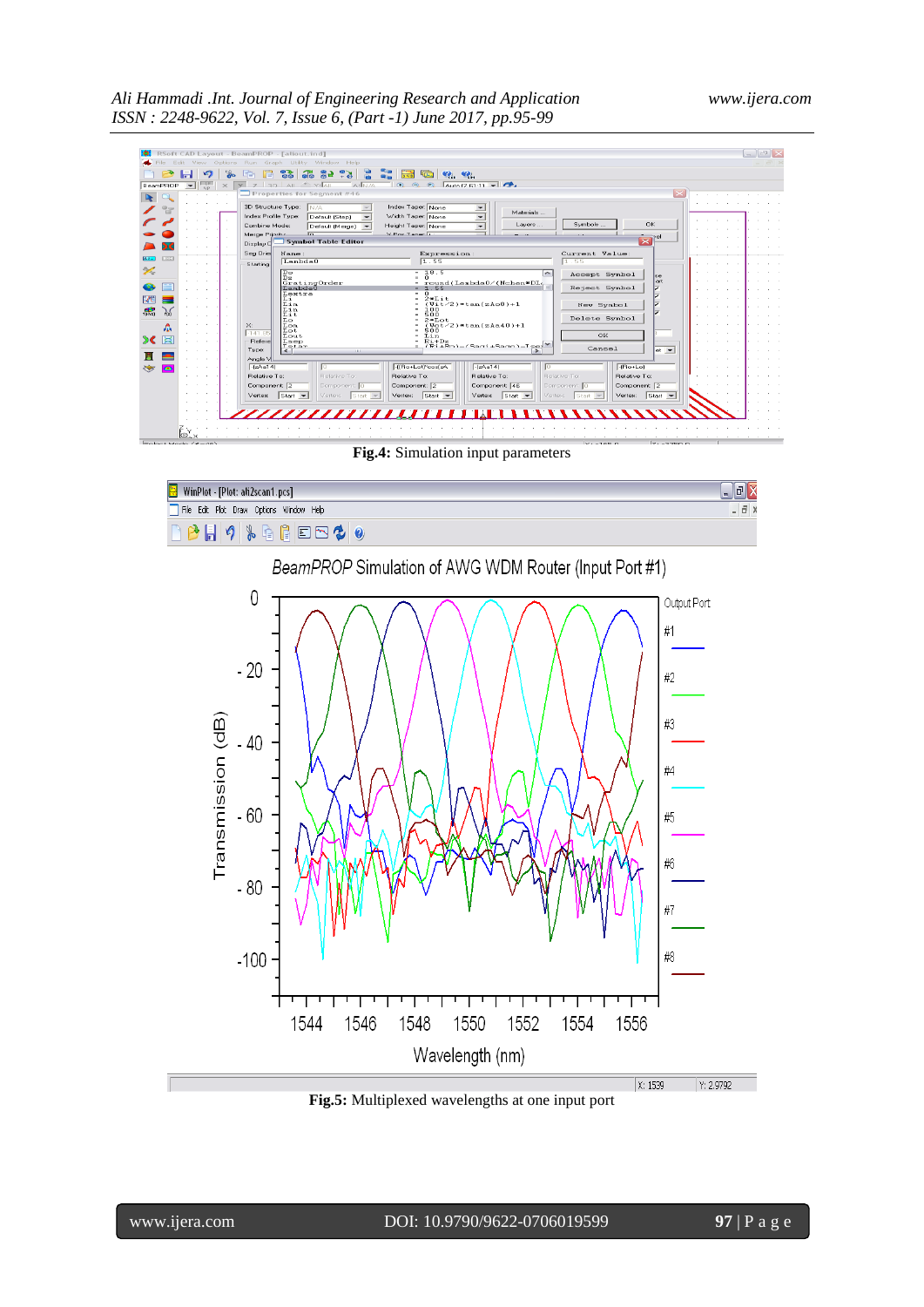

**Fig.6:** demultiplexed wavelengths at the 8 different inputs of the AWG router

## **IV. CONCLUSIONS**

AWGs have shown great performance in fiber access networks, data centers, and many other applications and technologies. AWG PONs have resolved many issues appeared in current data centre designs such as high cost and high power consumption resulting from the large number of active switches needed to interconnect almost 1 million servers. PONs have shown great capability to overcome the problems of switch oversubscription along with unbalanced traffic in many networks where PON architectures and protocols have historically been optimized to deal with these problems and handle bursty traffic efficiently. In this work, the AWG router is covered and simulated with the very well-known tool Rsoft simulator to stand on the functionality and principle of operation of the optical passive AWG. The work has shown the results of multiplexing and demultiplexing 8 wavelengths channels simultaneously.